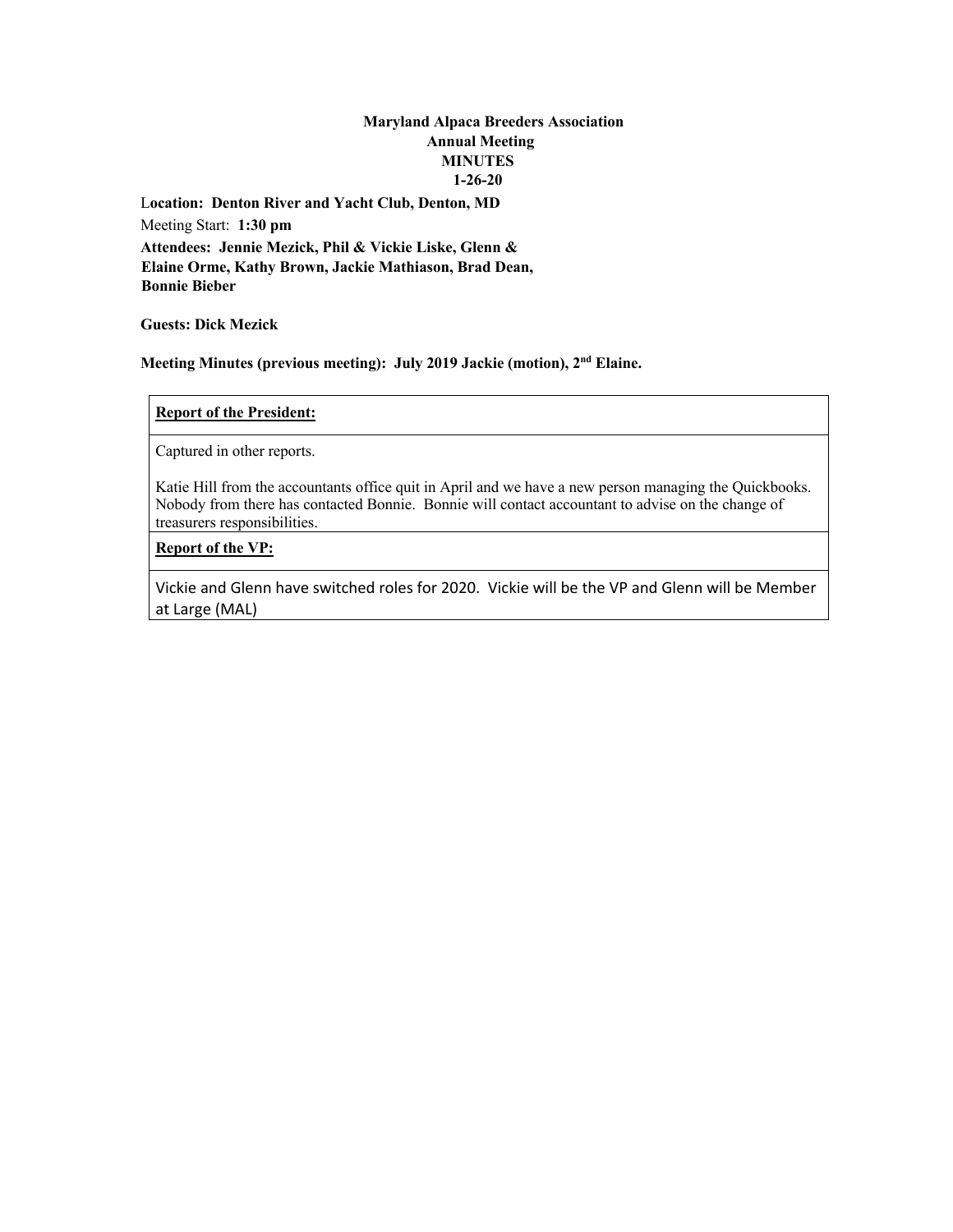# **Report of the Treasurer:**

#### Balance as of 1/22/20 – 42,323.00

Jackie Mathiason has agreed to take over the treasurer's responsibilities. THANK YOU JACKIE!

Since we have been unable to get the twice previous treasurer to relinquish signing control of the M&T account, we have had to figure out another way. In September Bonnie opened a new business account at PNC bank. \$500 was transferred by check request payable to MABA from the M&T account to fund the new account. In January Bonnie opened a new MABA paypal account using secretary@MABA instead of the service@MABA email address to distinguish the new one from the old one. The new paypal was linked to the PNC account. There was \$11,000+ in the old PayPal account which was transferred to the M&T account (as that was the bank account linked to it). Once that transaction cleared, Bonnie put in a check request to M&T for a check payable to MABA for \$41,000. That check arrived and was deposited to the PNC account on 1/22/20. Once that was done, Bonnie contacted Openherd tech support to get help updating the paypal buttons on the MABA website membership page to point to our new paypal account. The cost of this service was \$75. Kathy is going to update the buttons for the fleece festival to also point to the new PayPal before she opens the 2020 Festival registration. The old paypal and the old M&T accounts will have to remain open because nobody currently on the board has any ability to close them. There is approximately \$50 in the old paypal and \$400 in the M&T. We will continue to be charged a 9.99 monthly service fee for M&T. We can only assume that when the \$400 eventually runs out the bank will force close the account. The business banker at PNC said that this is what would happen.

IRS back tax statements being addressed by Joe Hill (accountant) for MABA back taxes for 2013 (\$518.55) and 2014 (\$1618.44).

Find out from Michael Herbert at PNC how we get Jackie on as Treasurer

# **Report of the Secretary:**

Membership renewals to date 11 full farm members. 2 Associate (one of those is a new farm….in MD but no animals yet). There are 14 full farms have not renewed to date.

# **Committees**

FLEECE FESTIVAL – still waiting on final amount on how much we made on 2019. 2020 registration will open soon.